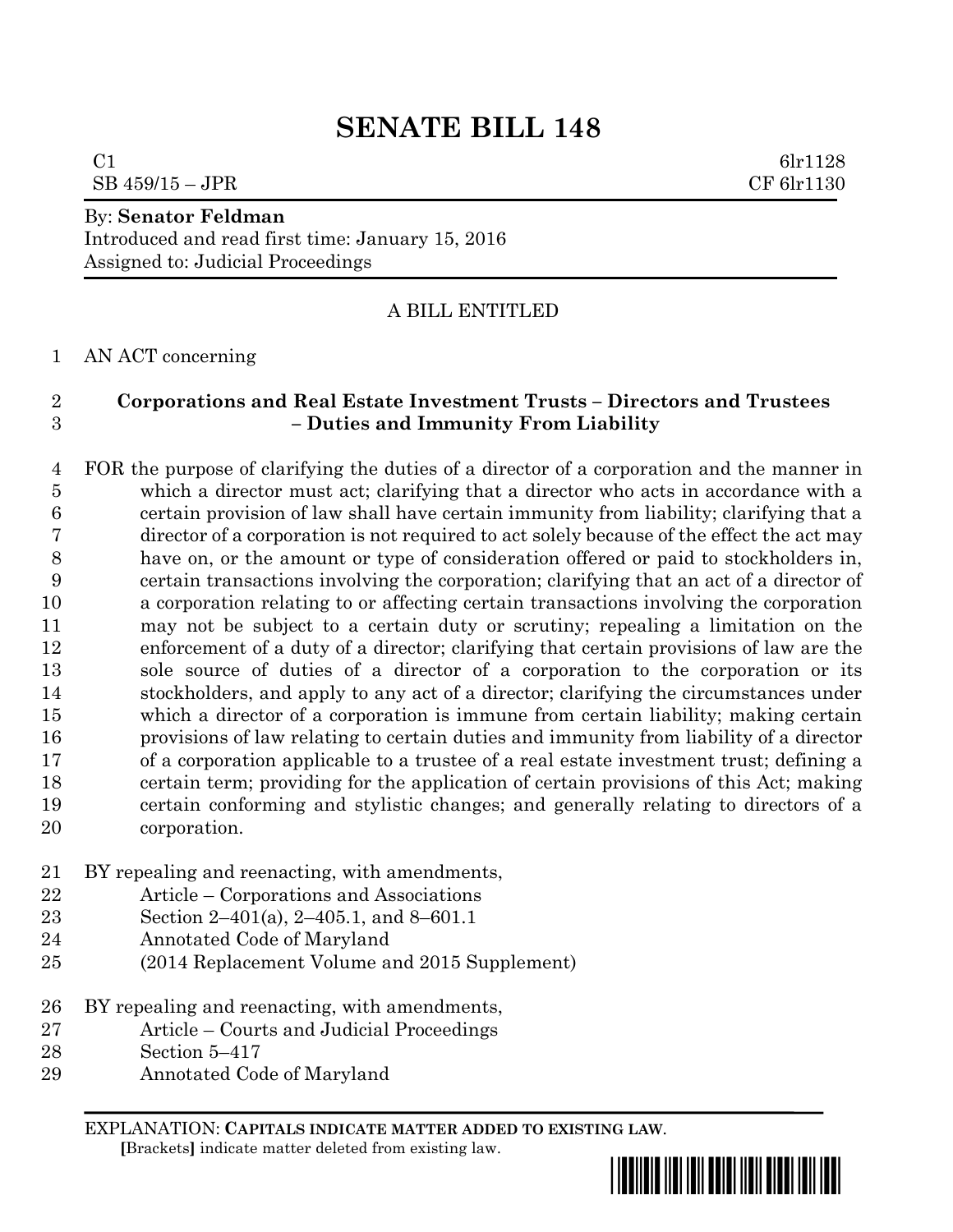|                     | $\overline{2}$<br><b>SENATE BILL 148</b>                                                                                                                                                                                                |
|---------------------|-----------------------------------------------------------------------------------------------------------------------------------------------------------------------------------------------------------------------------------------|
| $\mathbf{1}$        | (2013 Replacement Volume and 2015 Supplement)                                                                                                                                                                                           |
| $\overline{2}$<br>3 | SECTION 1. BE IT ENACTED BY THE GENERAL ASSEMBLY OF MARYLAND,<br>That the Laws of Maryland read as follows:                                                                                                                             |
| $\overline{4}$      | <b>Article - Corporations and Associations</b>                                                                                                                                                                                          |
| 5                   | $2 - 401.$                                                                                                                                                                                                                              |
| 6<br>7              | [The] ALL business and affairs of a corporation, WHETHER OR NOT IN THE<br>(a)<br>ORDINARY COURSE, shall be managed BY OR under the direction of a board of directors.                                                                   |
| 8                   | $2 - 405.1.$                                                                                                                                                                                                                            |
| 9                   | IN THIS SECTION, "ACT" INCLUDES, AS THE CONTEXT REQUIRES:<br>(A)                                                                                                                                                                        |
| 10<br>11            | (1)<br>AN ACT, AN OMISSION, A FAILURE TO ACT, OR A DETERMINATION<br>MADE NOT TO ACT; OR                                                                                                                                                 |
| 12<br>13            | (2)<br>TO ACT, OMIT TO ACT, FAIL TO ACT, OR MAKE A DETERMINATION<br>NOT TO ACT.                                                                                                                                                         |
| 14                  | (B)<br>THIS SECTION APPLIES TO ACTS OF AN INDIVIDUAL WHO:                                                                                                                                                                               |
| 15                  | (1)<br>IS OR WAS A DIRECTOR OF A CORPORATION; AND                                                                                                                                                                                       |
| 16                  | (2)<br>IS ACTING OR ACTED AS A DIRECTOR OF A CORPORATION.                                                                                                                                                                               |
| 17<br>18            | $(a)$ (C)<br>A director OF A CORPORATION shall [perform his duties as a director,<br>including his duties as a member of a committee of the board on which he serves] ACT:                                                              |
| 19                  | In good faith;<br>(1)                                                                                                                                                                                                                   |
| 20<br>21            | In a manner [he] THE DIRECTOR reasonably believes to be in the best<br>(2)<br>interests of the corporation; and                                                                                                                         |
| 22<br>23            | With the care that an ordinarily prudent person in a like position would<br>(3)<br>use under similar circumstances.                                                                                                                     |
| 24<br>$25\,$<br>26  | [In performing his duties, a] $\bf{A}$ director is entitled to rely on any<br>$[(b)]$ (D)<br>(1)<br>information, opinion, report, or statement, including any financial statement or other<br>financial data, prepared or presented by: |
| $27\,$<br>28        | An officer or employee of the corporation whom the director<br>(i)<br>reasonably believes to be reliable and competent in the matters presented;                                                                                        |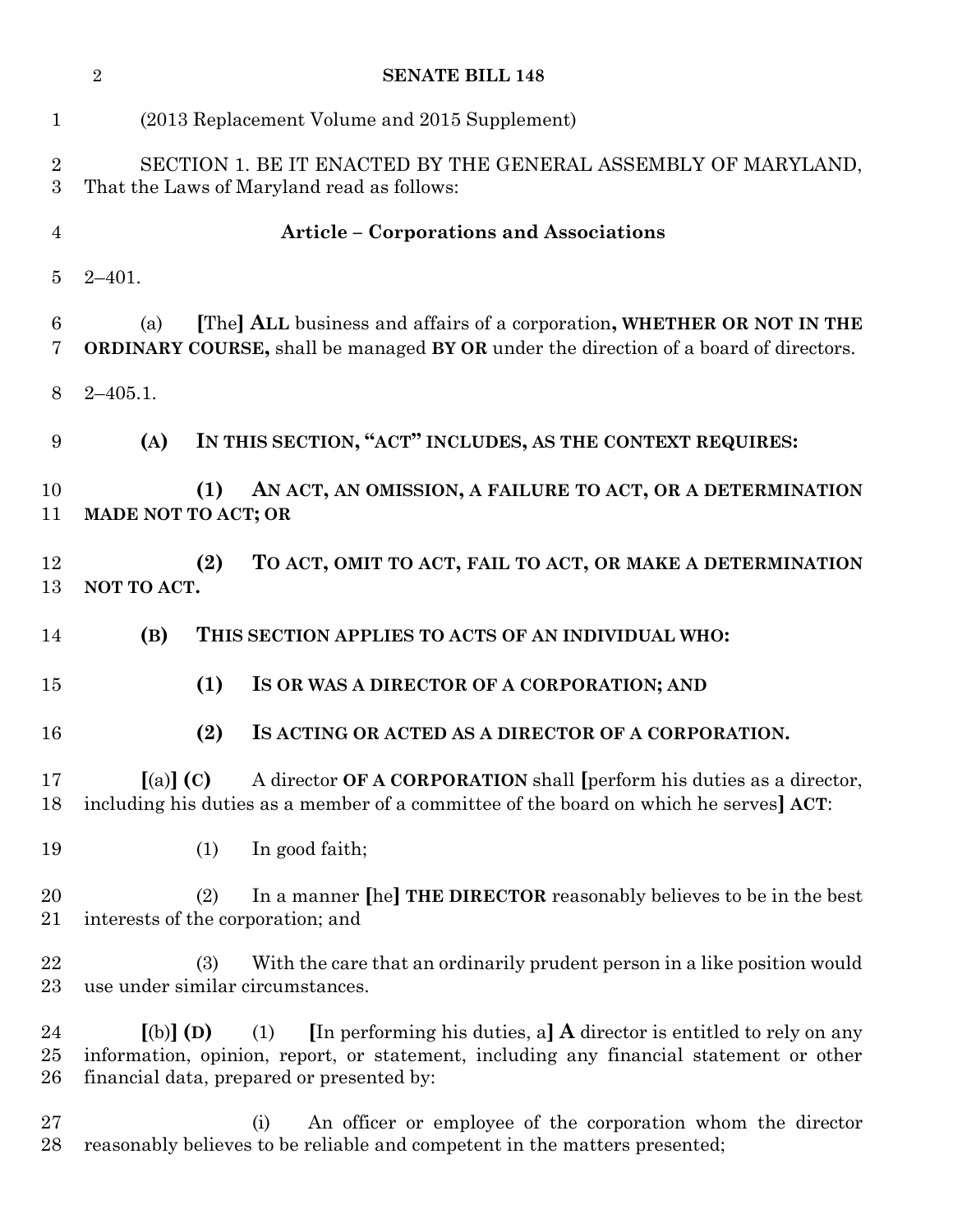#### **SENATE BILL 148** 3

 (ii) A lawyer, certified public accountant, or other person, as to a matter which the director reasonably believes to be within the person's professional or expert competence; or

 (iii) A committee of the board on which the director does not serve, as to a matter within its designated authority, if the director reasonably believes the committee to merit confidence.

 (2) A director is not acting in good faith if **[**he**] THE DIRECTOR** has any knowledge concerning the matter in question which would cause **[**such**] THE** reliance to be unwarranted.

 **[**(c)**] (E)** A **[**person**] DIRECTOR** who **[**performs his duties**] ACTS** in accordance with the standard **OF CONDUCT** provided in this section shall have the immunity from liability described under § 5–417 of the Courts and Judicial Proceedings Article.

 **[**(d)**] (F)** The **[**duty of the directors of a corporation**] STANDARD OF CONDUCT PROVIDED IN THIS SECTION** does not require **[**them**] A DIRECTOR OF A CORPORATION** to:

 (1) **[**Accept**] ACT TO ACCEPT**, recommend, or respond on behalf of the corporation to **[**any**] A** proposal by an acquiring person as defined in § 3–801 of this article;

 (2) **[**Authorize**] ACT TO AUTHORIZE** the corporation to redeem any rights under, modify, or render inapplicable, a stockholder rights plan;

 (3) **[**Elect**] ACT TO ELECT** on behalf of the corporation to be subject to or refrain from electing on behalf of the corporation to be subject to any or all of the provisions of Title 3, Subtitle 8 of this article;

 (4) **[**Make**] ACT TO MAKE** a determination under the provisions of Title 3, Subtitle 6 or Subtitle 7 of this article; or

- (5) Act **[**or fail to act**]** solely because of:
- (i) The effect the act **[**or failure to act**]** may have on an acquisition or potential acquisition of control of the corporation; or

 (ii) The amount or type of **[**any**]** consideration that may be offered or paid to stockholders **OF THE CORPORATION** in an acquisition **OR A POTENTIAL ACQUISITION OF CONTROL OF THE CORPORATION**.

 **[**(e)**] (G)** An act of a director of a corporation is presumed to **[**satisfy the standards of subsection (a)**] BE IN ACCORDANCE WITH SUBSECTION (C)** of this section.